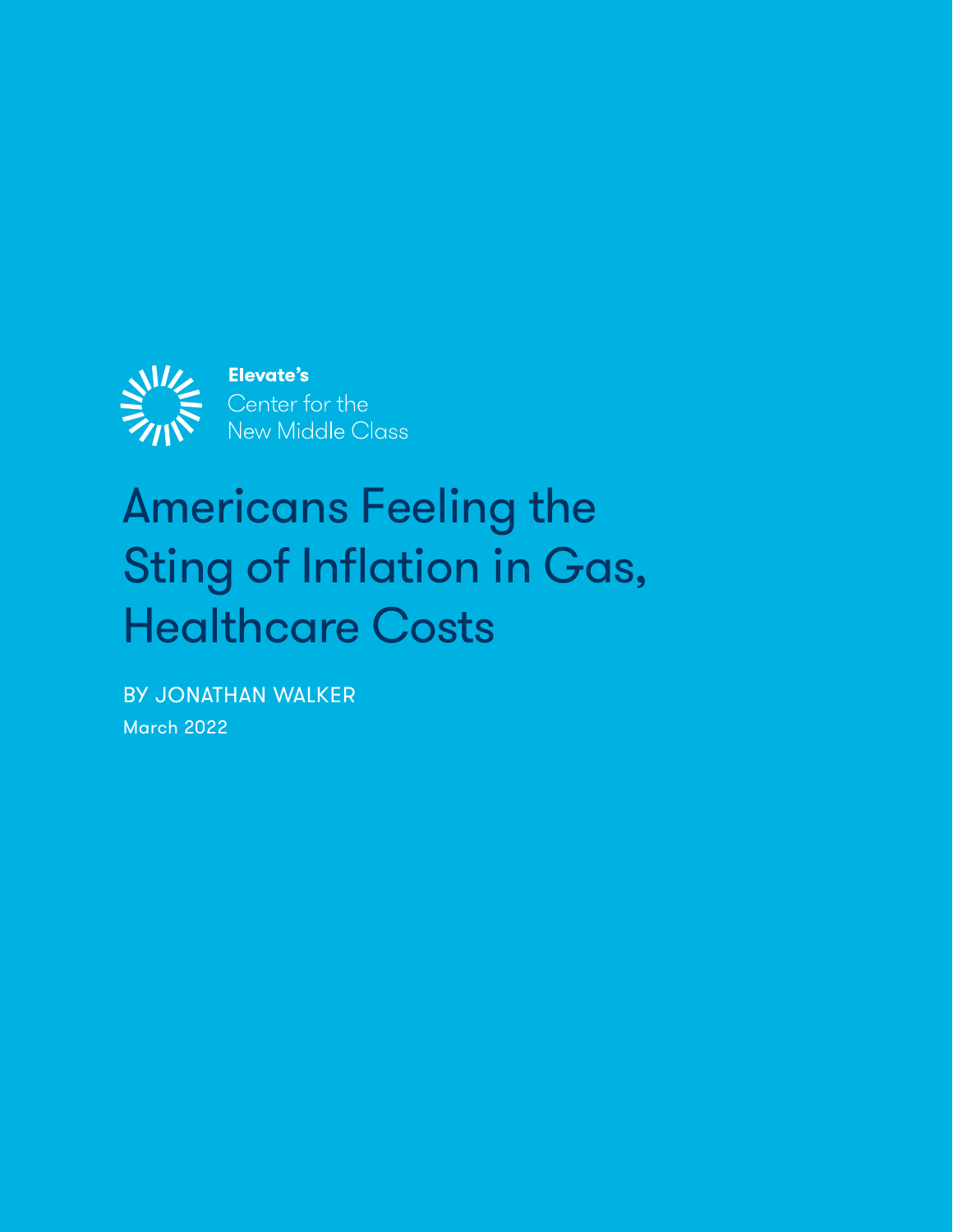## Summary

**IN THE FOURTH QUARTER OF 2021,** a sharp increase in the number of households reported that normal expenses were causing "a lot" of strain on their month-to-month finances. Non-prime Americans feel the impact in nearly every category, but most acutely by gas prices and the cost of health care. While less affected overall, prime households have also been impacted by rising gasoline prices and—from a relative standpoint—the increase in the cost of utilities and housing.

#### Introduction

In September 2021, the Consumer Price Index (published by the Bureau of Labor Statistics) took a decidedly sharp turn upward signaling a meaningful acceleration of inflation.1 The annual inflation rate of 4.7% in 2021 marked a forty year high.<sup>2</sup> From a macroeconomic standpoint, inflation is clearly measured, but how is it affecting American households?

## Measuring the Effects of Inflation on the Household

Inflation is more easily measured at the macroeconomic rather than the household level. It is much more difficult for economists and researchers to construct a research instrument of enough sensitivity to measure the impact of inflation on household finances. For one thing, shadow inflation (when firms reduce product quality or quantity rather than raise prices) is often invisible to the consumer.<sup>3</sup> Consequently, it can be difficult to determine whether consumers truly feel the pinch of higher prices or are reacting to the ubiquity of the message in the press.

Our research instrument solves this problem through the longitudinal tracking of all aspects of a household's finances. We ask respondents to report whether a diverse set of regular household costs are causing "a lot of strain," "a little strain," or "no strain" to their month-to-month finances. In doing so, respondents are never primed to find macroeconomic forces affecting their finances because the specter of inflation is never raised. This methodology allows us to see more clearly which spending categories sap resources and whether it is causing more or less strain compared to past measures.

The "strain" metric in our study can be impacted by changes in other financial measures (i.e., changes in income), but none of those other measures could easily explain the increase we saw in the data.

We also solve for an often-ignored challenge of measuring inflation: controlling for general household financial resilience. One of the most important measures of individuals' financial resilience is whether or not they have access to credit instruments that allow them to manage the normal ups and downs of financial life. When individuals lack the flexibility of credit cards, short-term financing, and other basic financial instruments, the full weight of generalized inflation is felt on the day-to-day level. We divide our analysis between those Americans who have prime credit scores (FICO or VantageScores above 700 and therefore have access to all credit instruments) and those who have non-prime scores (scores below 700 and therefore don't always have access to credit when they need it).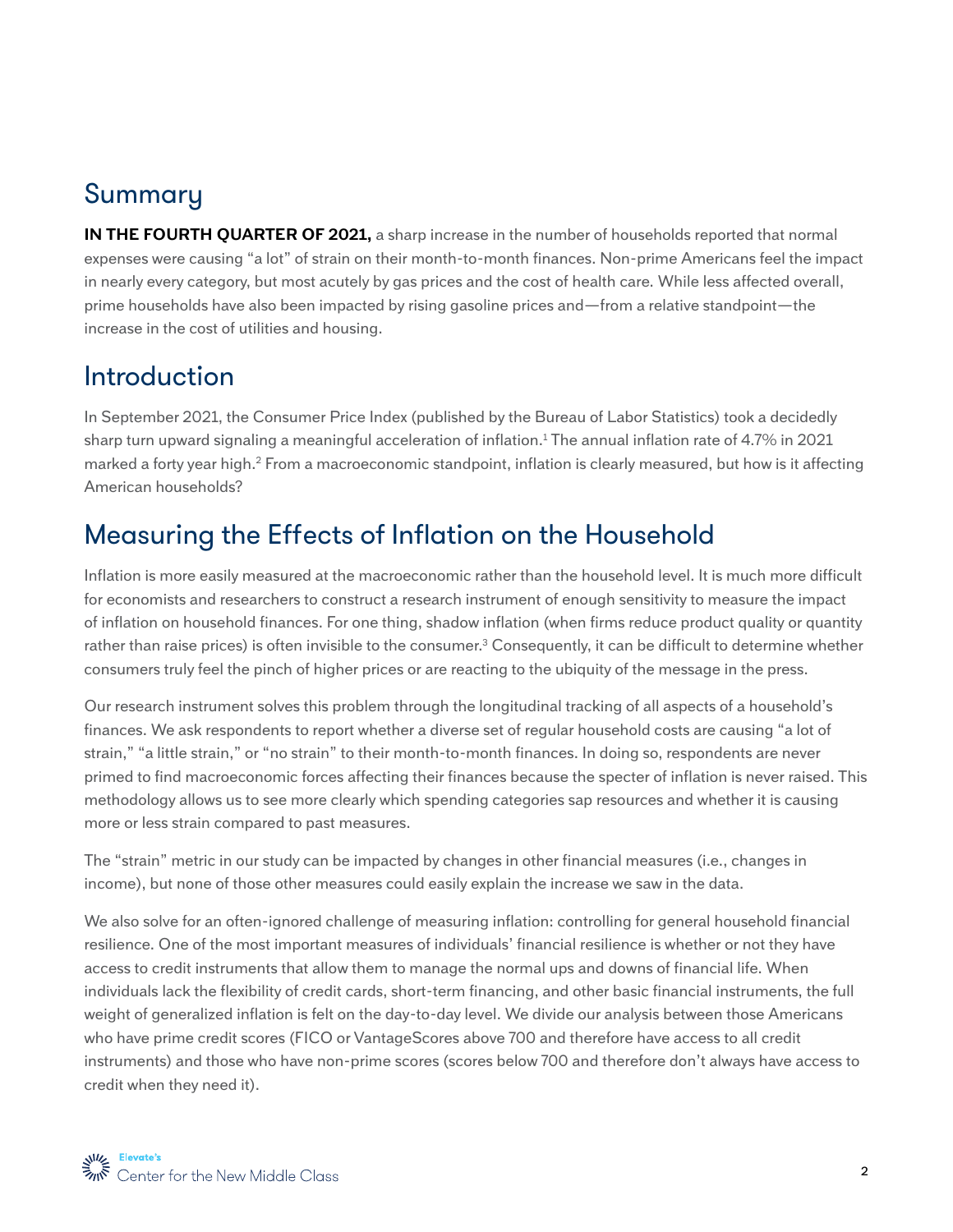## Strain of Normal Expenses before the Pandemic

Even during the healthy economy of 2018-2019, a meaningful percentage of households said they experienced financial strain under the pressure of normal expenses. When asked about the cost of utilities, thirty-seven percent of non-prime respondents before the pandemic said that they caused "a lot" of strain on their household finances.4 The second highest category was housing (34%); third, groceries (29%); and fourth, gasoline (25%).

Unsurprisingly, fewer prime households reported feeling "a lot" of strain due to these expenses. Their top category was housing (24%). Their second and third categories were utilities and out-of-pocket healthcare costs (both at 20%).

It is unclear how much more the new middle class can be squeezed without a significant impact across the economy.

# Prime, Non-Prime Households Feeling Inflation Effects in Different Ways

Non-prime households, due to their lower wealth and lower access to credit, have experienced the impact of inflation on these everyday expenses in a much more dramatic way than prime households.

Perhaps the most dramatic finding has been the ten percentage-point increase in the number of non-prime households who are experiencing "a lot" of strain due to healthcare costs, both the cost of insurance as well as out-of-pocket expenses. While this number went up during the pandemic, it has continued to accelerate after Q3 2021, when most of the economic pandemic effects have dissipated. Non-prime households have felt the brunt of the pandemic and inflation. Grocery, utilities, healthcare, entertainment, and gas are also all putting pressure on non-prime households. It is unclear how much more the new middle class can be squeezed without further destabilizing these households.

There are two exceptions to this general rule. Housing has not caused more non-prime respondents to suffer "a lot" of strain, but four percentage points more prime households have felt the pinch post Q3 2021 than prepandemic. The other exception is in gas. Both the number of prime and the number of non-prime households strained by rising gas prices increased ten percentage points since pre-pandemic times. The only category of spend that did not see a significant increase in the number of non-prime households who admitted to a lot of strain was housing.